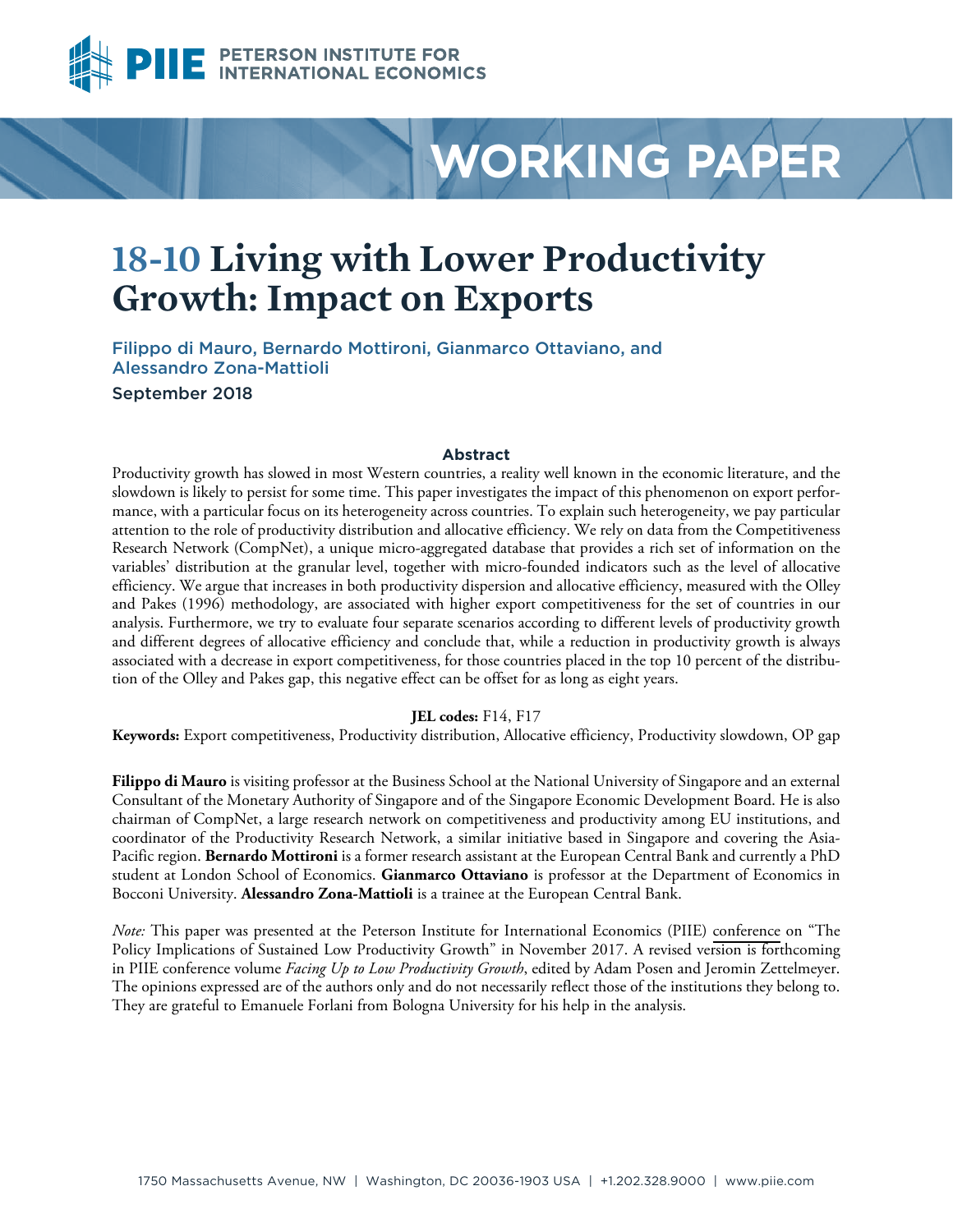© Peterson Institute for International Economics. All rights reserved.

This publication has been subjected to a prepublication peer review intended to ensure analytical quality. The views expressed are those of the authors. This publication is part of the overall program of the Peterson Institute for International Economics, as endorsed by its Board of Directors, but it does not necessarily reflect the views of individual members of the Board or of the Institute's staff or management. The Peterson Institute for International Economics is a private nonpartisan, nonprofit institution for rigorous, intellectually open, and indepth study and discussion of international economic policy. Its purpose is to identify and analyze important issues to make globalization beneficial and sustainable for the people of the United States and the world, and then to develop and communicate practical new approaches for dealing with them. Its work is funded by a highly diverse group of philanthropic foundations, private corporations, and interested individuals, as well as income on its capital fund. About 35 percent of the Institute's resources in its latest fiscal year were provided by contributors from outside the United States. A list of all financial supporters is posted at https://piie.com/sites/default/files/supporters.pdf.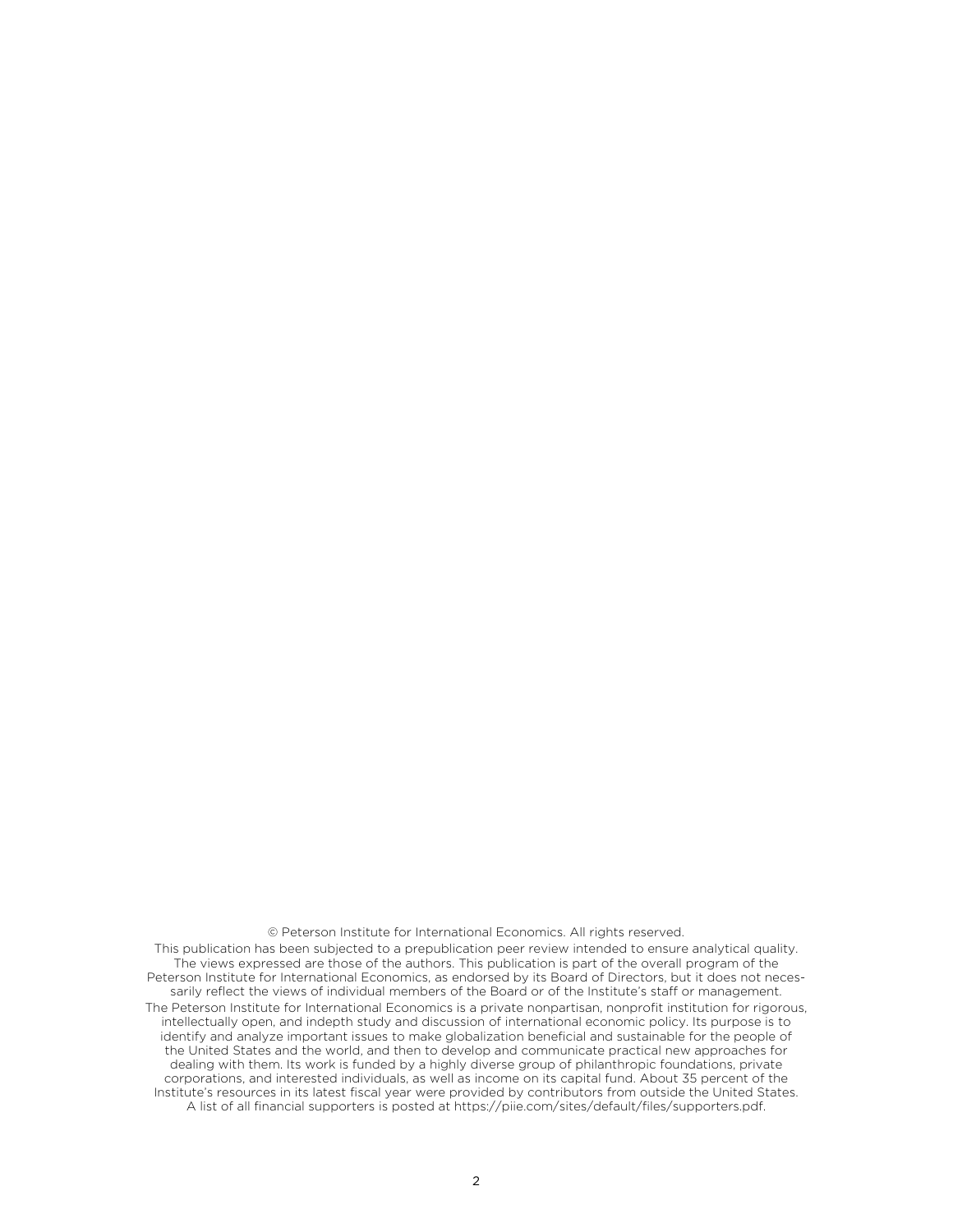#### **Introduction**

This paper investigates the impact of sustained lower productivity growth on exports, by looking at the role of the productivity distribution and allocative efficiency as drivers of export performance. It follows and goes beyond the work of Barba Navaretti et al. (2017), analyzing the effects of productivity on exports depending on the dynamics of allocative efficiency.

Low productivity growth is a well-documented stylized fact in Western countries—and possibly a reality likely to persist for some time. What could be the impact of persistent sluggish growth of productivity on exports? To shed light on this question, this paper examines the relationship between the productivity distribution of firms and sectoral export performance.

The structure of firms within countries or even sectors matters tremendously for the nexus between productivity and exports at the macroeconomic level, as the theoretical and empirical literature documents. For instance, whether too few firms at the top (lack of innovation) or too many firms at the bottom (weak market selection) drives slow average productivity at the macro level has very different implications and therefore demands different policy responses.

The findings in this paper relate to the literature that uses firm-level data to explore the relation between export and productivity, starting with Melitz (2003). In particular, the paper elaborates on the results of Mayer and Ottaviano (2011) and Gabaix (2011), who show that aggregate economic outcomes are related mostly to the behavior of a small set of large and highly productive firms (the right tail of the productivity distribution).

The paper is organized as follows. The first section presents econometric attempts to quantify the productivity-export nexus for a sample of countries in the European Union, taking into consideration higher moments of the productivity distribution. The second section introduces the role of allocative efficiency and provides some initial results on its possible drivers. The third section pulls the results together and provides initial estimates of a novel specification of export performance that accounts for different moments of the productive distribution as well as allocative efficiency. The fourth section uses the results to construct alternative export scenarios, based on alternative hypotheses about future productivity. The last section provides concluding remarks.

### **Estimating the Export-Productivity Nexus**

The basic intuition emerging from the literature is that because of fixed export costs, firms have to be productive in order to export. The right tail of the productivity distribution of firms is thus what matters most for the export prowess of an economy.

Testing such a simple theory presents some difficulties, because many factors may confound the effect of productivity dispersion on exports. To overcome this bias, this paper relies on a gravity approach, based on the two-step methodology discussed below.

Data come from the [Competitiveness Research Network](http://www.comp-net.org/) (CompNet), a unique micro-aggregated database that provides a rich set of information on the variables' distribution at the granular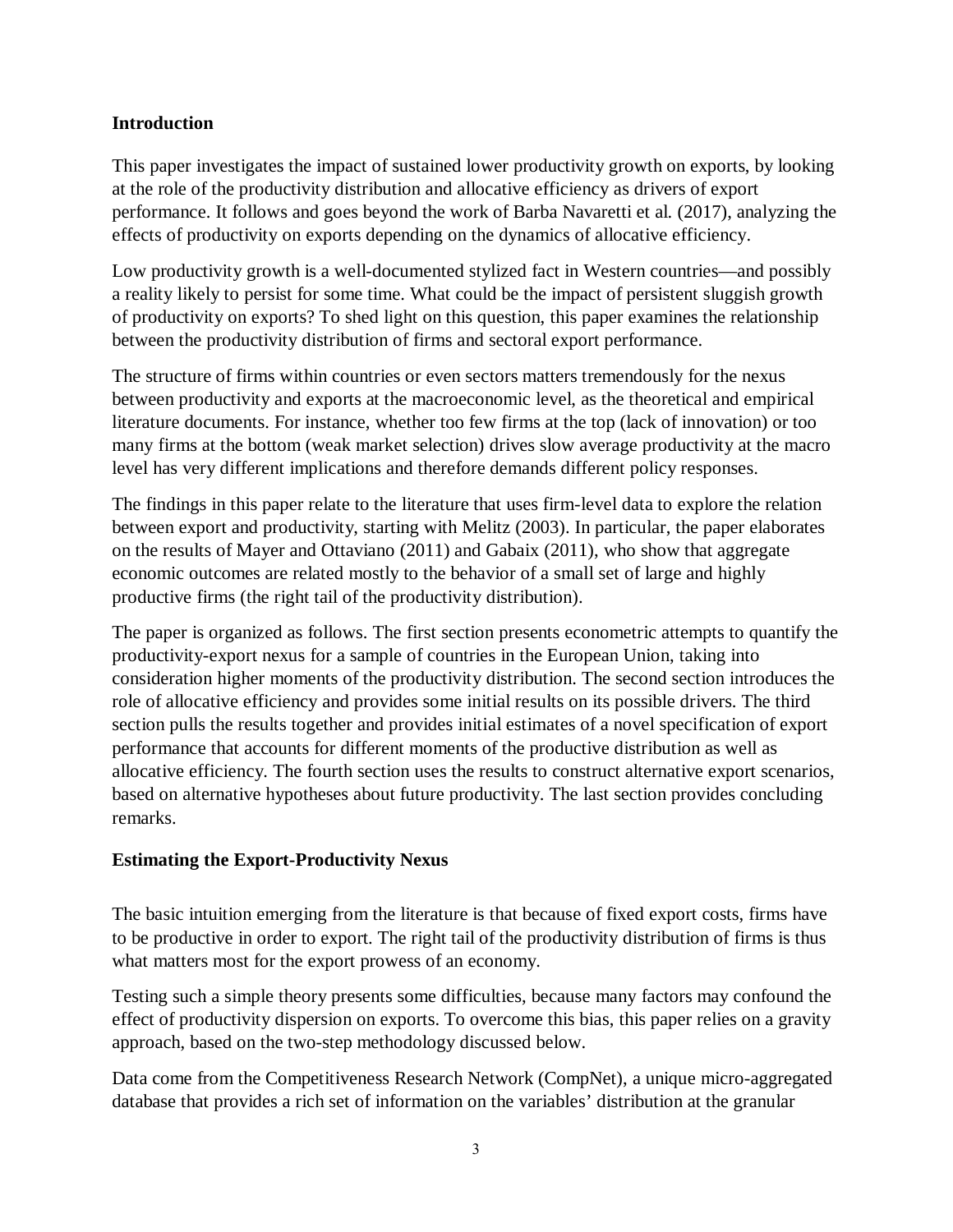level, together with micro-founded indicators such as the level of allocation efficiency. They are based on firm-level balance sheet information drawn from more than [1](#page-3-0)5 European countries.<sup>1</sup> These data are of particular interest, because they provide the moments of the distributions of the variables of interest. Detailed information on the structure and the methodology of CompNet is available in Lopez-Garcia, di Mauro, and CompNet Task Force (2015).

Starting with stylized facts, the data show that both the level and the growth rate of exports are higher in the highest deciles of the productivity distribution. This relation holds at different levels of aggregation, with a positive and significant correlation across countries, sectors, and years (figures 1 and 2), at both the country and sector levels.

The potential role of the higher moments of the productivity distribution is explored by examining the correlation between export competitiveness and a set of dispersion measures: the skewness index, the Pearson's coefficient, and the ratios between percentiles (p80/p20, p90/p10). Evidence on these correlations is provided based on a two-step procedure.

In the first step, an index of export competitiveness is computed using a gravity equation approach: a two-stage estimation procedure uses an equation for selection into trade partners in the first stage and a trade flow equation in the second (Helpman, Melitz, and Rubinstein 2008; see appendix A for details on the procedure). As expected, the highest values correspond to Europe's largest and most central countries: Germany, France, and Italy (table 1).

In the second step, the index of competitiveness is used in its logarithmic transformation, as a dependent variable, to test the roles of the mean and the dispersion of the productivity distribution in the presence of a large set of control variables (market size, wage levels, and fixed effects by country, sector, and year). Three alternative dispersion indexes are used: the p90/p10 ratio, the skewness index, and the asymmetry index (Pearson's second skewness coefficient).<sup>[2](#page-3-1)</sup> The coefficients of productivity dispersion are retrieved through the following regression equation:

 $Export.$  Competitiveness<sub>i.s.t</sub> =  $\alpha_0 + \alpha_1 LogTFP(Median)_{i,s,t-1} + \alpha_2 LogTFP(Mean)_{i,s,t-1} + [\alpha_3 TFP(\frac{p90}{p10})_{i,s,t-1}] +$  $\alpha_4 Log$  LaborCost<sub>ist-1</sub> +  $\alpha_5 Log$  Firms<sub>ist-1</sub> +  $\alpha_6 Disp_{i_s,t-1}$  +  $C_i$  +  $S_s$  +  $T_t$  +  $u_{i_s,t}$  (1)

where  $Disp_{i,s,t-1}$  is one of the two dispersion indexes other than p90/p10, and  $C_i$ ,  $S_s$ , and  $T_t$  are country, sector, and year fixed effects, respectively. (The third section discusses the term  $[\alpha_2 TFP(\frac{p90}{p10})_{i,s,t-1}].$ 

Table 2 reports the regression results. The productivity dispersion as measured by p90/p10 index is always significant in explaining export performance.

<span id="page-3-1"></span><sup>2</sup> Asymmetry is defined as  $PearS_{i,s,t} = \frac{mean_{i,s,t} - median_{i,s,t}}{st.dev_{i,s,t}}.$ 

<span id="page-3-0"></span> $<sup>1</sup>$  See appendix A for the list of countries and their time coverage.</sup>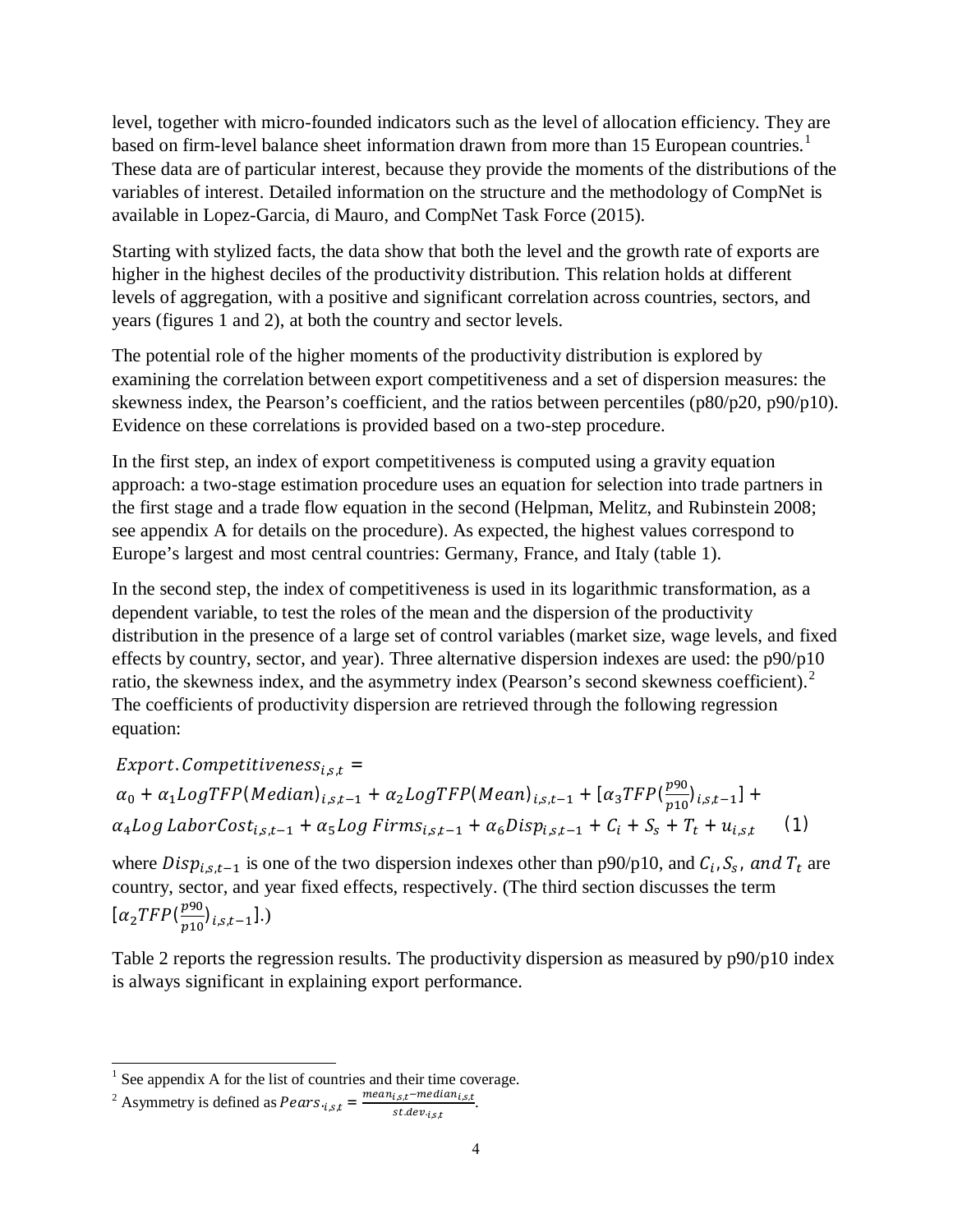#### **Interaction between Productivity Dispersion and Allocative Efficiency**

Having established that productivity dispersion matters, it is time to look at its drivers, including their interaction with allocative efficiency. One can conjecture a variety of drivers of the asymmetry of the distribution, including the following:

- § Innovation can push the frontier of productivity outward, stretching the right tail of the distribution as innovators increase the distance between them and other firms. The rate at which other firms are able to follow the innovators defines the skewness of productivity. If technological change is able to spread out in the economy, skewness may not increase dramatically; if technology remains limited to a restricted share of firms, skewness will increase, as the rest of the distribution will lag behind.
- § Labor market institutions (e.g., bargaining mechanisms and workers unions) play a role in determining the efficiency of the allocation of laborers among firms. If these institutions are effective, they will channel workers toward more productive firms, which will increase in size, thickening the right tail of the distribution.
- § Financial markets can help increase allocative efficiency by awarding resources to the most productive firms.
- § Insolvency laws are among the factors that operate on the selection side of firms' demography. The extent to which distressed or unproductive firms are allowed to stay on the market can have important effects on aggregate productivity figures. Allowing distressed or unproductive firms to stay in the market (e.g., by subsidizing them) may indeed increases the misallocation of resources and reduces export competitiveness.

What matters for aggregate productivity growth is whether resources are efficiently reallocated toward the most productive segment of the economy. We first define *allocative efficiency* according to the method of Olley and Pakes (1996), by computing the extent to which firms with higher productivity have a larger market share (the so-called OP gap, computed as the covariance of the change in productivity and firm size with respect to the mean).<sup>[3](#page-4-0)</sup>

We regress the two main indexes used to proxy productivity dispersion (P80/P20 and P90/P10; figure 3) on the OP gap. The correlation between these variables is robust and positive after controlling for country and year fixed effects (table 3). This finding suggests a crucial role for reallocation policies, which can increase growth not only by affecting aggregate productivity but also by strengthening the export channel.

These results add a new perspective to the question about the effects of the slowdown in productivity on exports. If the productivity path becomes slower for the average firm but does not change for the right tail of the distribution, an increase in allocative efficiency may reinforce

<span id="page-4-0"></span><sup>&</sup>lt;sup>3</sup> The OP gap is defined as  $\sum_{i}^{N} (s_{it} - \hat{s}_t) (\varphi_{it} - \widehat{\varphi_t})$ , where  $s_{it}$  represents the single firm's market share, s.t.  $s_{it} \in$ (0,1),  $\sum_{i=1}^{N} s_{it} = 1$ ,  $\varphi_{it}$  is the single firm's level of productivity,  $\widehat{s_t} = \frac{1}{N} \sum_{i=1}^{N} s_{it}$  is the mean market share, and  $\widehat{\varphi_t} = \frac{1}{N} \sum_{i=1}^{N} s_{it}$  $\frac{1}{N}\sum_{i}^{N} \varphi_{it}$  is the unweighted mean productivity.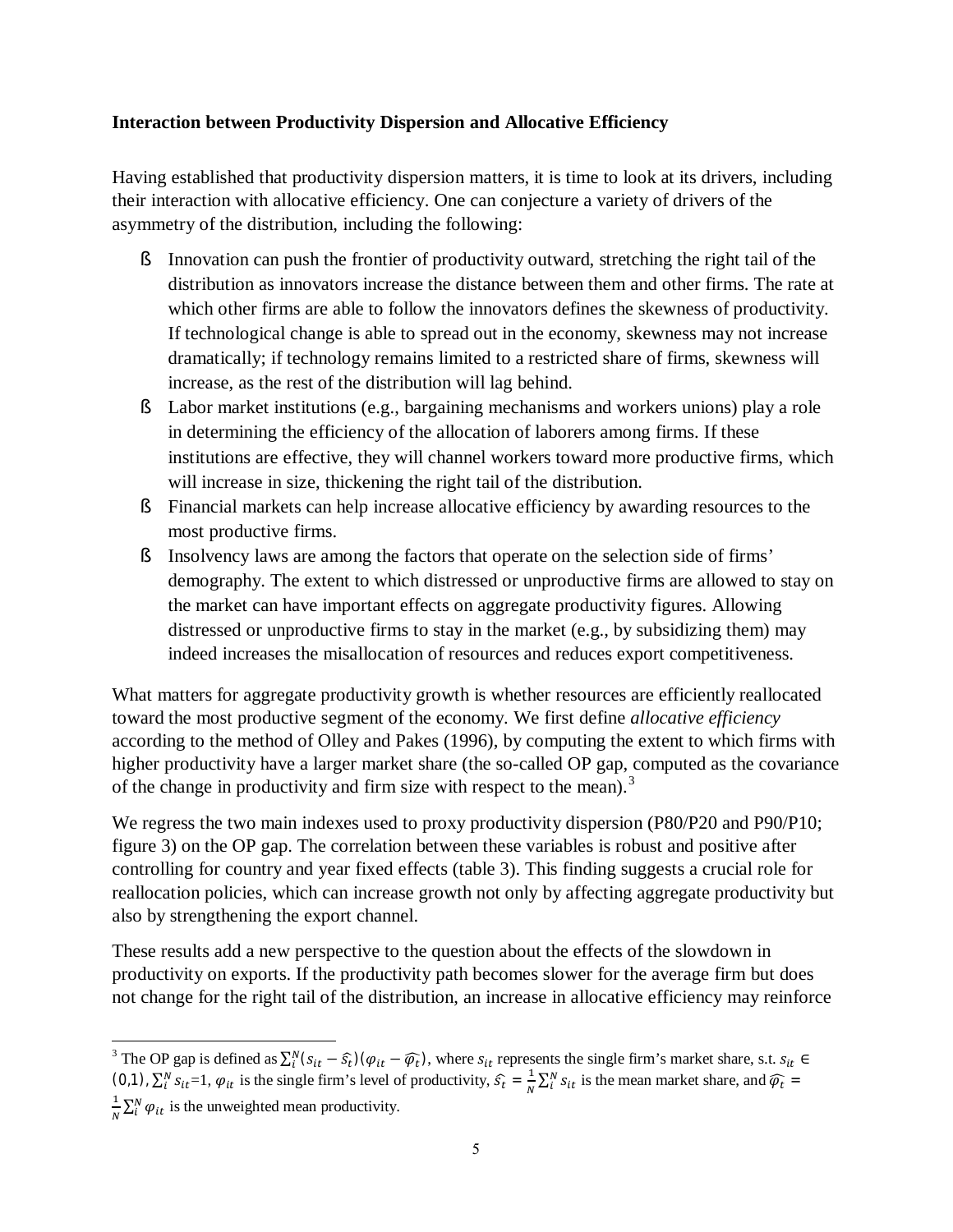aggregate exports, regardless of the productivity of the average firm. This feature cannot be understood without going beyond the standard use of average variables (i.e., exploiting all the information of a micro-based dataset).

### **Assessing Export Prospects Based on Productivity, Its Dispersion, and Allocative Efficiency**

Average productivity is positively correlated with trade, but one also needs to incorporate information on the shape of the underlying productivity distributions to fully understand the dynamics of exports. The intuition is that behind the same average productivity there may be distributions with very different shapes: Indeed, for a given level of average productivity, the share of exporters will be larger the greater the skewness (or dispersion) of the productivity distribution. Skewness depends on the structure of firms within the sector or country. If a large share of firms are large and highly productive (so that the productivity distribution of the economy is characterized by a long and thick right tail), more firms will be able to position themselves above the productivity cut-off that allows them to export, increasing exports. In contrast, in an economy in which productivity is normally distributed, the effects of higher average productivity on exports would be more muted.

This section applies this approach to exports. It explores the extent to which productivity dispersion mediates the effect of a change in median productivity on exports. When median productivity slows, the implications for trade will depend strongly on the productivity dispersion: Exports could decrease in the presence of lower productivity dispersion and increase if dispersion is sufficiently greater.

This section also examines the potential role of allocative efficiency in influencing such mediation effect, shedding light on the potential gains from increased allocative efficiency on export competitiveness. It identifies the main channels of interaction between the median and the dispersion of the relevant productivity distribution and uses them to project exports.

The choice of the terms representing different moments of the productivity distribution is not as straightforward as one might think. Indeed, it can lead to biases driven by spurious or trivial relations. We argue that the first moment should be represented by median total factor productivity (TFP), because it is more stable than mean TFP and not necessarily affected by changes in outliers. Skewness cannot be used as a dependent variable, because its formula contains the mean (which enters with a negative sign) and by construction will therefore always display a negative correlation with average TFP. By the same line of reasoning, the asymmetry index (or Pearson coefficient) is constructed using the difference between the mean and the median over the standard deviation and is therefore equally unusable. All this considered, the rest of the analysis therefore uses the p90/p10 and p80/p20 ratios, which are not susceptible to these biases, to represent skewness and asymmetry.

The econometric strategy is as follows:

§ We estimate the relation between productivity dispersion and median productivity.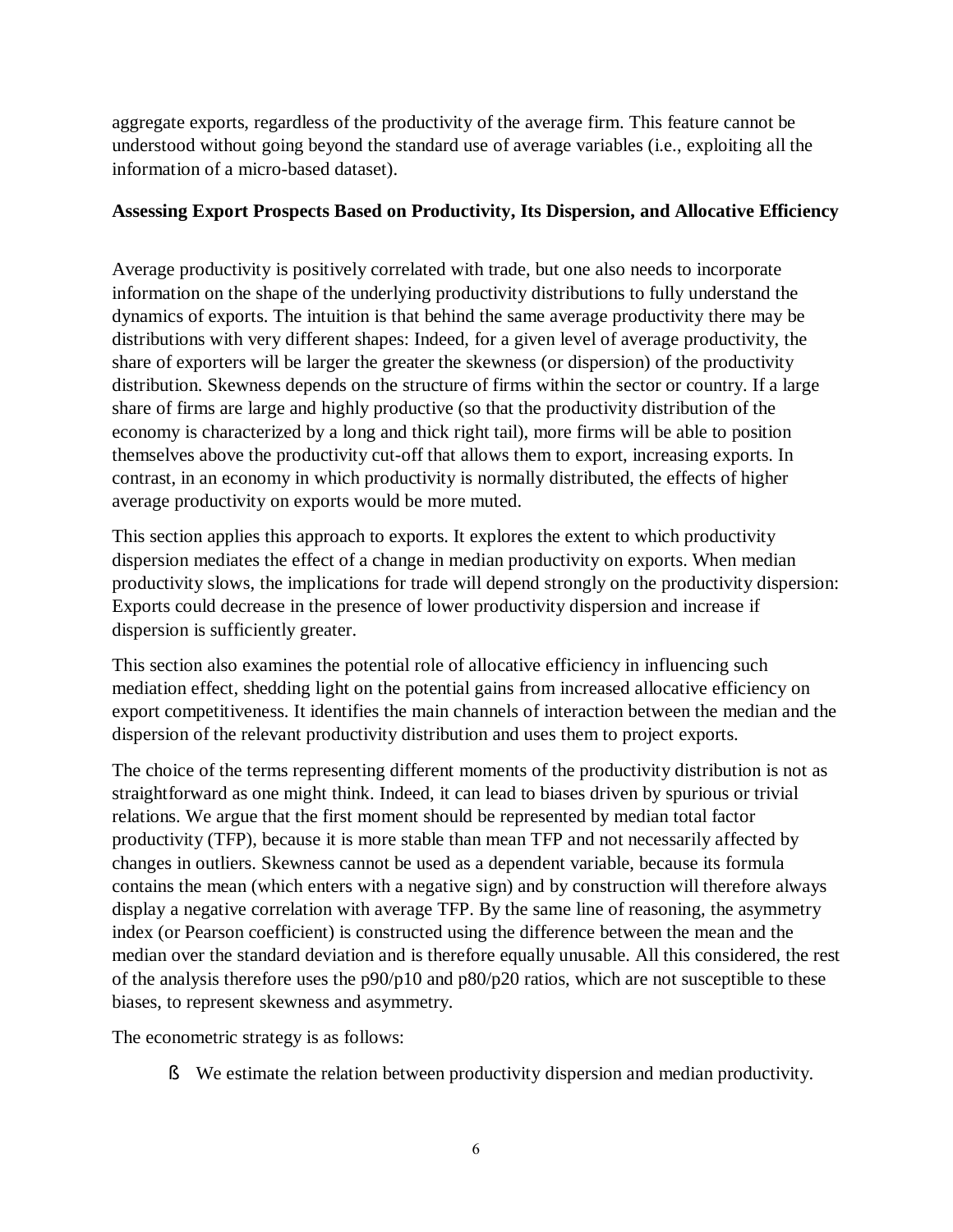- § We augment this relationship by adding the OP gap (a proxy for allocative efficiency), to determine whether it modifies the impact of median productivity on dispersion.
- § We use the estimated parameters to construct fitted values for the p90/p10 term in equation 1, in order to understand the implications of different productivity growth scenarios for export competitiveness.

### *Stylized Facts*

The data in the sample reveal heterogeneity across countries in the change in median and average TFP between 2006 and 2013 (figure 4). This heterogeneity reflects a wide array of factors—from labor market to competition policy, from openness toward foreign competition to the presence of multinationals—which affect the spectrum of firms in existence and their contribution to overall productivity growth. As expected, average productivity is much more variable than median productivity, as it is mechanically influenced by the other moments of the distribution. As a consequence, the median is chosen as the most suitable variable for detecting a nontrivial relation between central moments of productivity and its dispersion.

Figure 5 presents a scatter plot showing the correlation between lagged median productivity and productivity dispersion (in the form of changes in p90/p10 and p80/p20 ratios). Each observation represents a sector-country-year combination. The results reveal a very small but strongly significant positive relationship. This measure is very raw, however; additional tests are needed.

#### *Results of Initial Tests*

We used ordinary least squares (OLS) regression to test the relation between productivity growth and its dispersion. The dependent variable is the productivity dispersion, defined by either the p90/p10 or the p80/p20 ratio of the TFP distribution. The main independent variable of interest is median TFP (because the median is more stable and less sensitive to variations at the extremes of the distribution).

The specification is as follows:

$$
Y_{ist} = \alpha_1 + S_s + C_i + T_t + \beta_1 X_{ist-1} + \epsilon_{ist} \tag{2}
$$

where  $Y_{ist}$  is one of the two dispersion indexes in country *i*, year *t*, and sector *s*. All regressions include a constant; sector, year, and country fixed effects; and heteroskedasticity-robust standard errors. The term  $X_{ist-1}$  stands for lagged median TFP, the main explanatory variable of interest, in country *i,* year *t,* and sector *s.*

Median lagged TFP is positively and significantly related to the two dispersion indexes (table 4). The results are robust to alternative time periods. In particular, they remain broadly unchanged when adding a dummy for the 2008 financial crisis—possibly because productivity trends vary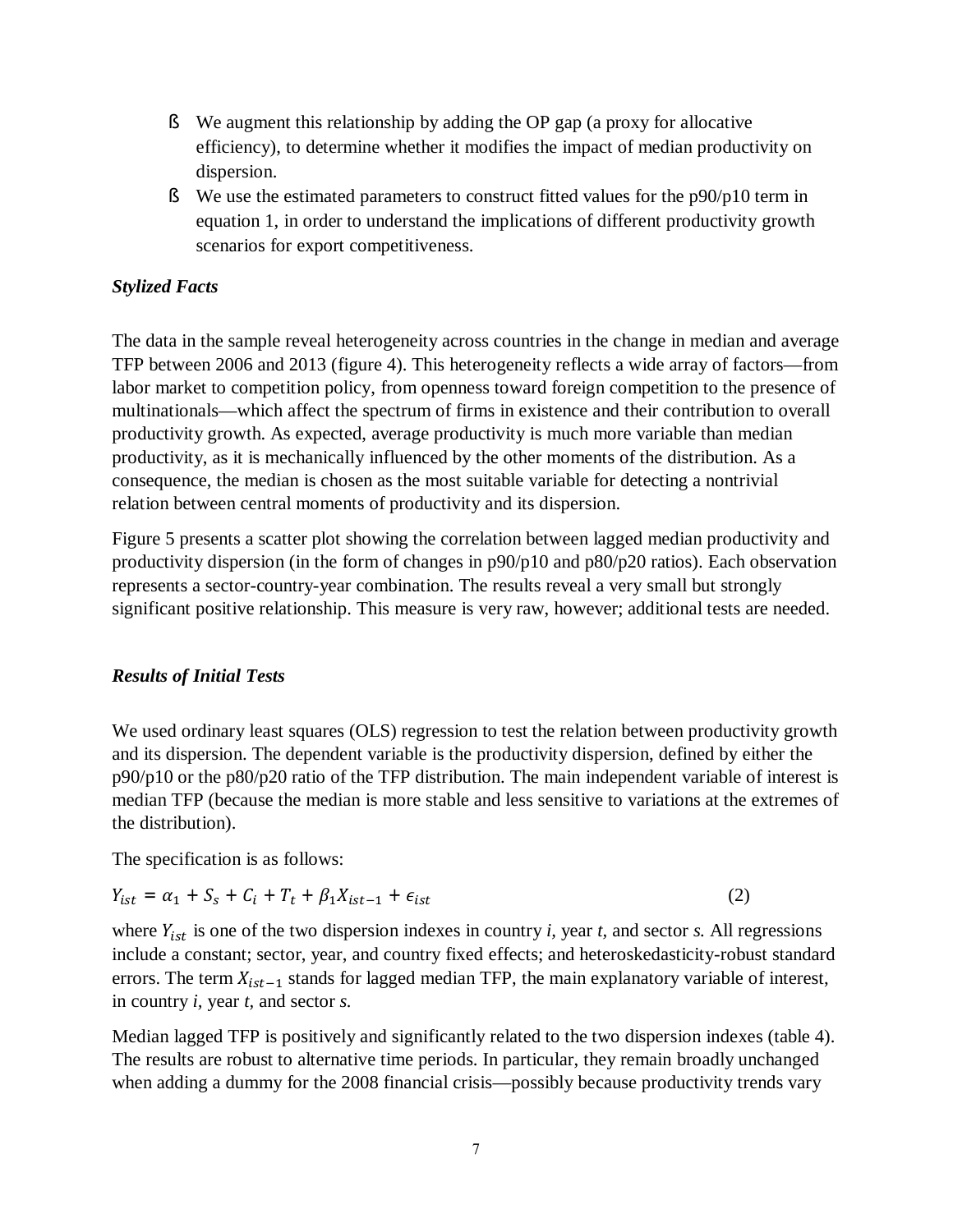slowly and the sample does not go far back enough or include enough countries to capture consistent variations.

Table 4 provides initial insight into how TFP growth affects the dispersion of the productivity distribution, suggesting that such growth is higher for the right tail than for the left tail. This finding does not yet provide a satisfactory explanation of the heterogeneity shown in the figures above, however, as it establishes only the existence of an average correlation. The temporal dimension does not seem to be sufficient to explain such heterogeneity, as the coefficient of median productivity does not change with the sample period used. We need to find other variables to motivate such heterogeneity.

### *Adding Allocative Efficiency*

In order to further explore the nexus between average productivity and its dispersion, we introduce allocative efficiency, which we measure by computing the extent to which labor is located in the most productive firms using the OP gap. Given the institutional framework in a given country or sector, reallocation of labor from less productive to more productive sectors may increase productivity dispersion, given the same variation in median productivity.

To incorporate this new variable in the regression framework, we modify equation 2 as follows:

$$
Y_{ist} = \alpha_1 + S_s + C_i + T_t + \beta_1 X_{ist-1} + \beta_2 D_{ist} + \beta_3 D_{ist} * X_{ist-1} + \epsilon_{ist}.
$$
 (3)

This equation adds the dummy variable  $D_{ist}$ , which takes the value 1 if the observation presents an OP covariance term that is equal to or greater than the 90th percentile of the overall distribution. The dummy is added in order to identify that part of the sample characterized by high allocative efficiency. We also add an interaction term between this allocative efficiency dummy and median productivity growth,  $X_{ist-1}$ . The coefficient estimate  $\beta_3$  gives an idea of whether allocative efficiency can explain heterogeneity in the relation between TFP growth and dispersion (table 5).

The high allocative efficiency dummy does not seem to have a significant effect on productivity dispersion per se, but its interaction with median productivity is striking. The coefficient is positive and statistically significant for both specifications, as is the coefficient of median TFP. These results suggest that the positive relationship between median TFP and dispersion is much stronger in the presence of high allocative efficiency.

The coefficient estimates for the interaction terms show the potential additional effect on productivity dispersion of an intervention designed to increase allocative efficiency from the sample average to the top 10 percent of the sample. Column (3) shows that on average, a unitary increase in median TFP would result in a 0.075 point increase in the p90/p10 ratio. In the high allocative efficiency scenario (column 4), the same variation in median TFP increases the  $p90/p10$  ratio by up to 0.14 points on average (0.059 + 0.8), about doubling its size. This difference is remarkable, with important policy implications, particularly for export dynamics. Depending on allocative efficiency (by country and/or sector), the same rate of productivity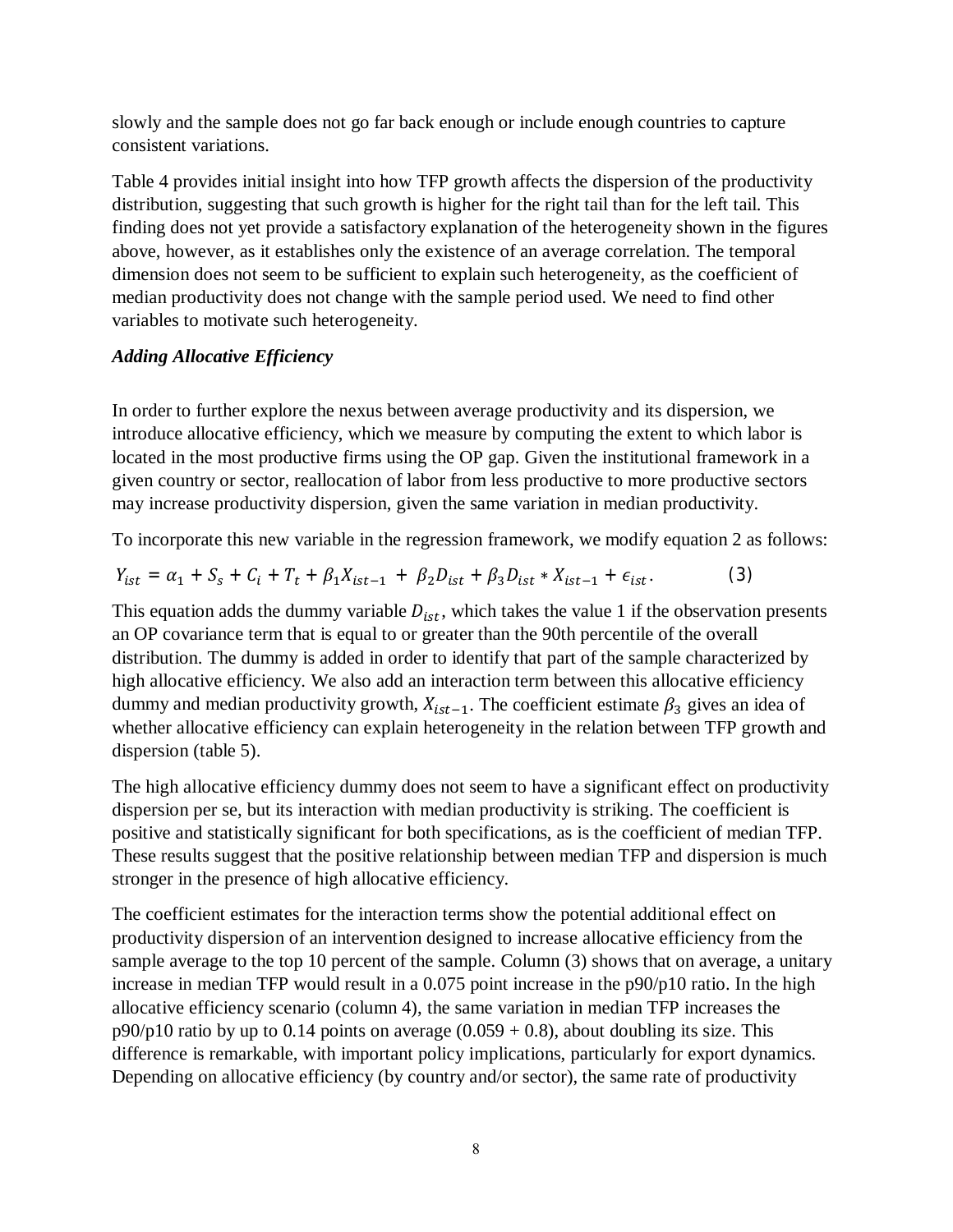growth (increasing or declining) implies a different reaction of productivity dispersion and thus export performance.

#### **Impact of Alternative Productivity Scenarios on Export Performance**

Having provided more clarity on the possible drivers of heterogeneity in the relationship between productivity growth and dispersion, we can put all the elements together to investigate how a change in productivity growth affects export performance. Using the computed coefficients, we construct two scenarios for export performance: a baseline growth scenario, in which median TFP rises by 1.2 percent (the Congressional Budget Office's baseline scenario), and a lowgrowth scenario, in which it rises by just 0.8 percent.

For both scenarios we assume either baseline allocative efficiency (computed using the coefficient of median TFP in column 4 of table 5) or high allocative efficiency (computed using the coefficients of median TFP and the interaction term in column 4 of table 5). We multiply the initial increase in median productivity by these coefficients to assess the impact on the productivity distribution. We then multiply the resulting number by the coefficient of p90/p10 on export competitiveness (from column 1 of table 2) to estimate the effect of the assumed increase in median TFP on exports, as mediated by productivity dispersion and the degree of allocative efficiency. Table 6 summarizes the results. $4$  For the baseline allocative efficiency case, table 6 suggests that a slowdown in annual productivity growth from 1.2 percent to 0.8 percent would slow the annual increase in export competitiveness from 0.5 percent to 0.3 percent. It also shows that allocative efficiency can modify this result significantly. For a country that is in the top 10 percent of allocative efficiency (the high allocative efficiency scenario), the impact of slowing productivity growth on exports is more pronounced, on the order of 0.4 percent a year (1.2 percent minus 0.8 percent). A reform that moves a country from the baseline allocative efficiency case to the high scenario would initially have a much larger impact than the productivity slowdown, raising export competitiveness by 0.7 percent (1.2 percent minus 0.5 percent). For a country with average allocative efficiency, an efficiency-enhancing reform could thus offset the impact of slowing productivity growth on export competitiveness for as long as three and a half years.

### **Concluding Remarks**

An economy's allocative efficiency conditions affect the nexus between productivity and exports. Using a novel framework, we set up four illustrative alternative scenarios by interacting two alternative productivity growth assumptions (high and low) with two allocative efficiency

<span id="page-8-0"></span><sup>&</sup>lt;sup>4</sup> As an illustration, the number in the upper right side is obtained by multiplying the 1.2 percentage point increase by the baseline coefficient of 0.059 (the effect of median TFP on the p90/p10 ratio in absence of allocative efficiency, as from column (4) of table 5) and then by the second stage coefficient 0.073 (the effect of  $p90/p10$  on "export competitiveness," as from column (1) of table 2). Analogously, the effect in the upper left cell (high TFP growth and high allocative efficiency) is obtained by multiplying the increase of productivity of 1.2 percent by 0.14 (the effect of median TFP on  $p90/p10$  in case of high allocative efficiency, that is  $0.06 + 0.08$  in column (4) of table 5) and then by 0.073 (the effect of p90/p10 on "export competitiveness," as from column (1) of table 2).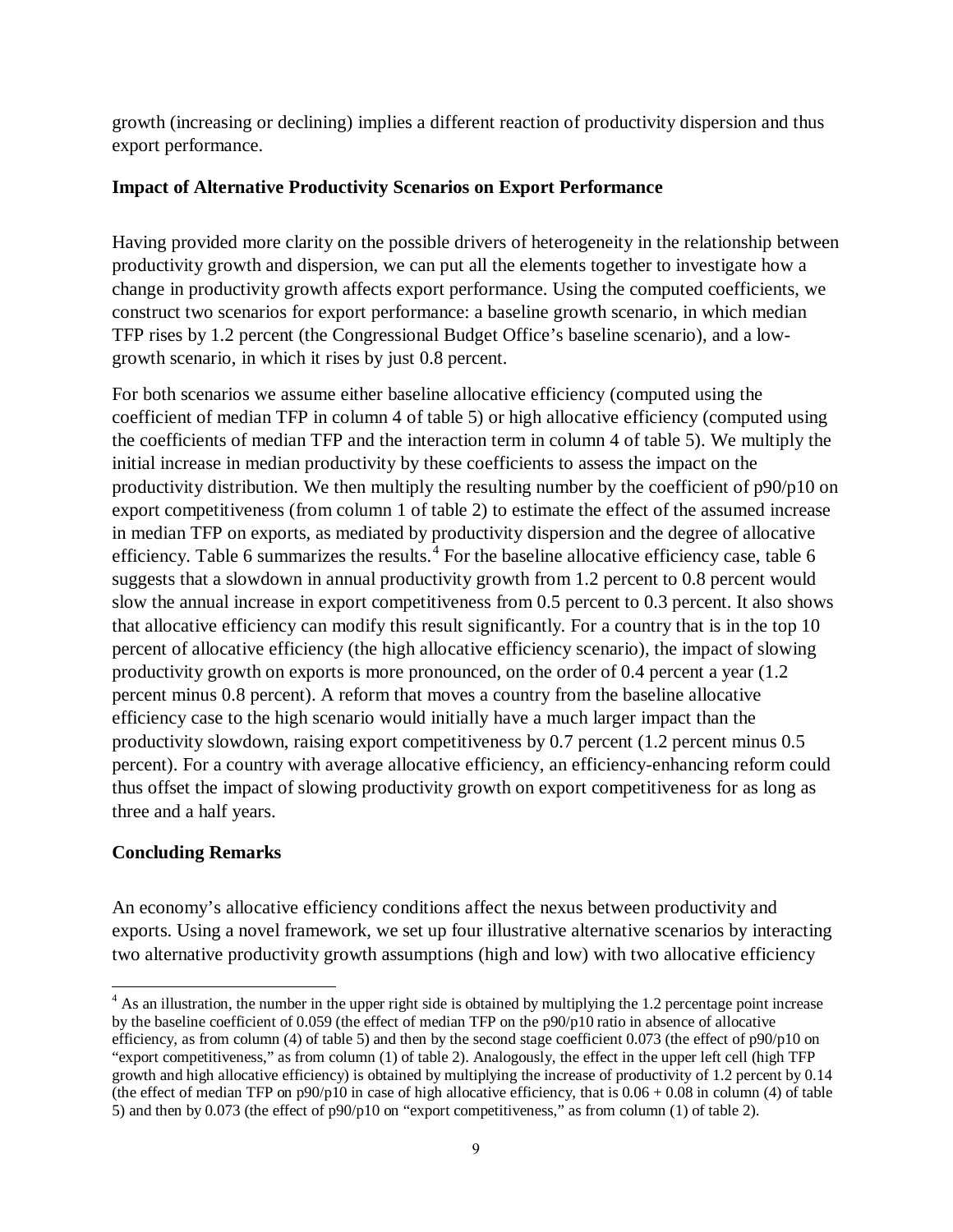scenarios (average and high). In all the scenarios, a reduction in productivity growth relative to the baseline reduces export competitiveness, by both shifting the productivity distribution to the left and shrinking the tail of productive firms that tend to export. However, this effect can be offset, for up to eight years, by reforms that take countries from the average to the higher allocative efficiency scenario.

These preliminary calculations show how policies aimed at improving the allocation of resources could modify the relation between productivity growth and export activity. Allocative efficiency plays an important role in explaining the heterogeneity embedded in the evolution of the distribution of productivity and in the relation between median productivity and dispersion, which determines the share of firms that are productive enough to export.

In an environment of slowing productivity growth, policies that raise allocative efficiency are hence important for two reasons. First, they may mitigate the productivity slowdown. Second, even if they do not, they will reduce its impact on export competitiveness, by increasing productivity dispersion (creating a longer and thicker right tail of the distribution). The larger and more competitive group of firms that are able to face global competition would then play a key role in increasing export volumes. Targeted policies to achieve such a goal should be a priority for countries that aim to stimulate export activity and remain competitive in an increasingly globalized economy.

#### **References**

- Barba Navaretti, G., M. Bugamelli, E. Forlani, and G. Ottaviano. 2017. *It Takes More than a Moment: Revisiting the Link between Firm Productivity and Aggregate Exports*. London: London School of Economics.
- Gabaix, X. 2011. The Granular Origins of Aggregate Fluctuations. *Econometrica* 79, no. 3: 733– 72.
- Helpman, E., M. Melitz, and Y. Rubinstein. 2008. Estimating Trade Flows: Trading Partners and Trading Volumes. *Quarterly Journal of Economics* 123, no. 2: 441–87.
- Lopez-Garcia, P., F. di Mauro, and the CompNet Task Force. 2015. *Assessing European Competitiveness: The New CompNet Database.* Working Paper 1764. Frankfurt: European Central Bank.
- Mayer, T., and G. Ottaviano. 2011. *The Happy Few: The Internationalisation of European Firms.* Bruegel Blueprint Series, November 11. Available at [http://bruegel.org/wp](http://bruegel.org/wp-content/uploads/imported/publications/BP_Nov2008_The_happy_few.pdf)[content/uploads/imported/publications/BP\\_Nov2008\\_The\\_happy\\_few.pdf.](http://bruegel.org/wp-content/uploads/imported/publications/BP_Nov2008_The_happy_few.pdf)
- Melitz, M. 2003. The Impact of Trade on Intra-Industry Reallocations and Aggregate Industry Productivity. *Econometrica* 71, no. 6: 1695–725.
- Olley, G., and A. Pakes. 1996. The Dynamics of Productivity in the Telecommunications Equipment Industry. *Econometrica* 64, no. 6: 1263–97.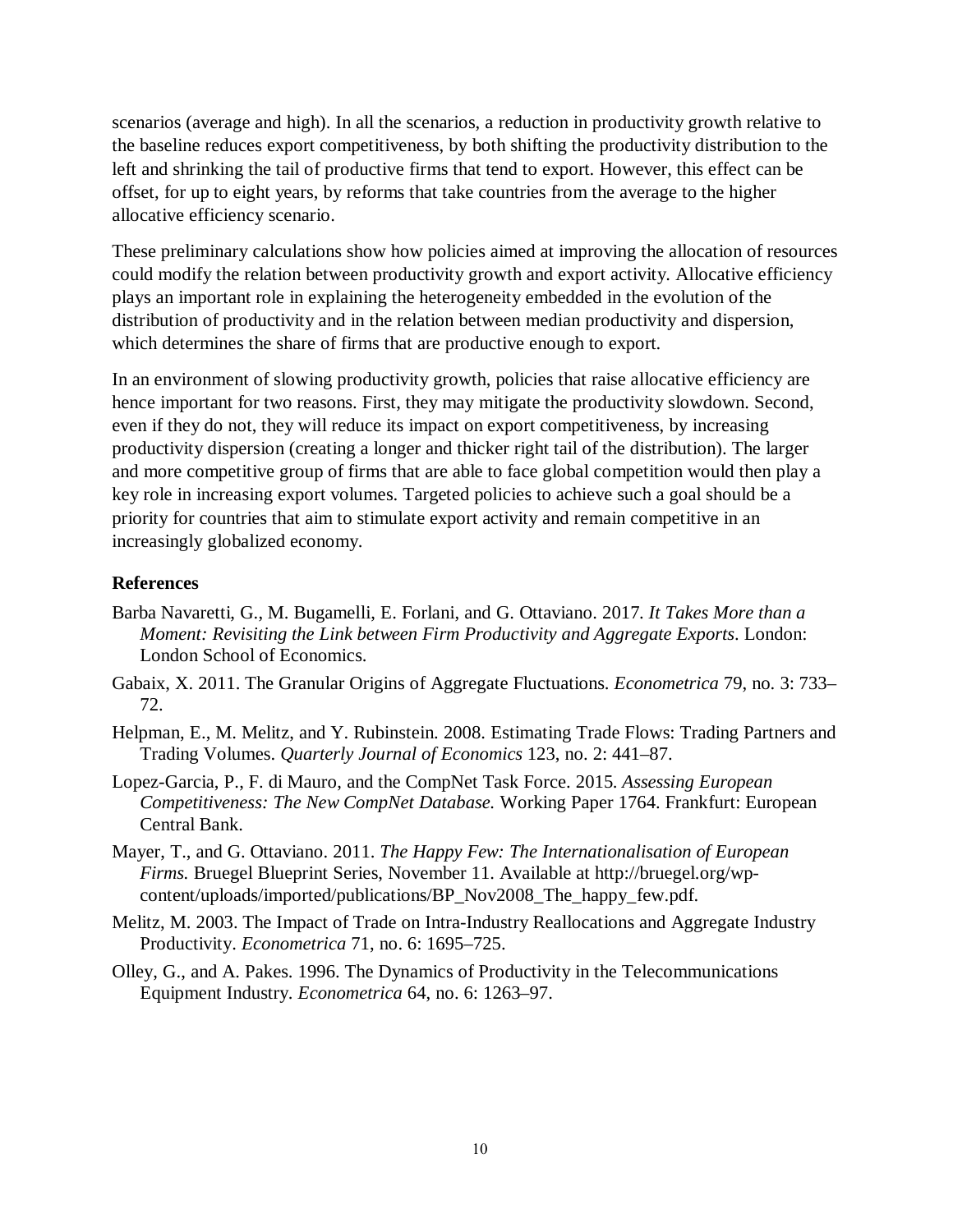### **Appendix A Estimating Export Competitiveness Using the Helpman, Melitz, and Rubinstein Methodology**

| Country        | <b>Years covered</b> |
|----------------|----------------------|
| Belgium        | $2001 - 13$          |
| Croatia        | $2002 - 13$          |
| Czech Republic | $2002 - 13$          |
| Denmark        | $2001 - 13$          |
| Estonia        | $2001 - 13$          |
| Finland        | $2001 - 13$          |
| France         | $2001 - 13$          |
| Italy          | $2001 - 13$          |
| Latvia         | $2006 - 13$          |
| Poland         | $2005 - 13$          |
| Slovakia       | $2001 - 13$          |
| Spain          | $2001 - 12$          |

**Table A.1 Countries included in the analysis**

The procedure involves two steps, following Helpman, Melitz, and Rubinstein (2008). In the first, we estimate firms' selection into the export market based on the probability that firms meet an implied zero-profit condition. The probability of selection into trade is measured by estimating a linear probit model over a sample of bilateral export flows from OECD countries (*i*) to export countries (*d*) for several manufacturing sectors (*s*) from 2001 to 2012. The sample includes both CompNet and other countries. For each sector, we estimate the following equation:

$$
\Pr\big(Export_{i,d,t}\big) = \varphi_{i,d,t} = \varPhi\big(\alpha_0 + \alpha_{i,t} + \beta_{d,t} - \gamma D_{i,d} + z_{i,d,t} + \eta_{i,d,t}\big),\tag{A.1}
$$

where  $\alpha_{i,t}$  represent origin\*year fixed effects;  $\beta_{d,t}$  represent destination\*year fixed effects; and  $D_{i,d}$  is a vector of standard trade cost variables (such as distance, common border, common language, etc). We also include bilateral indicators for regulation costs in the foreign market  $(z_{i,d,t})$  and an error term (  $\eta_{i,d,t}$ ).

We use the estimated probability to create a set of controls to estimate the second-step model using a nonlinear least square estimator. These controls are the inverse Mills ratio and a polynomial expansion of  $\hat{\varphi}_{i,d,t}$  of degree three designed to control for sample selection bias and unobserved firm heterogeneity.<sup>[5](#page-10-0)</sup> The resulting equation is

$$
Export_{i,d,t} = \beta_0 + \alpha_{i,t} + \beta_{d,t} - \gamma D_{i,d} + invMill_{i,d,t} + \pi(\hat{\varphi}_{i,d,t}) + \varepsilon_{i,d,t}
$$
(A.2)

where  $\alpha_{i,t}$ ,  $\beta_{d,t}$ , and  $\gamma D_{i,d}$  follow the same notation as before; *invMill<sub>i,d,t</sub>* is the inverse Mills ratio of  $\hat{\varphi}_{i,d,t}$ ;  $\pi(\hat{\varphi}_{i,d,t})$  represents its polynomial expansion; and  $\varepsilon_{i,d,t}$  is an error term. The resulting  $\alpha_i$  represent what we then define as export competitiveness.

<span id="page-10-0"></span><sup>&</sup>lt;sup>5</sup>See Helpman, Melitz, and Rubinstein (2008) for details on the model these assumptions are based on.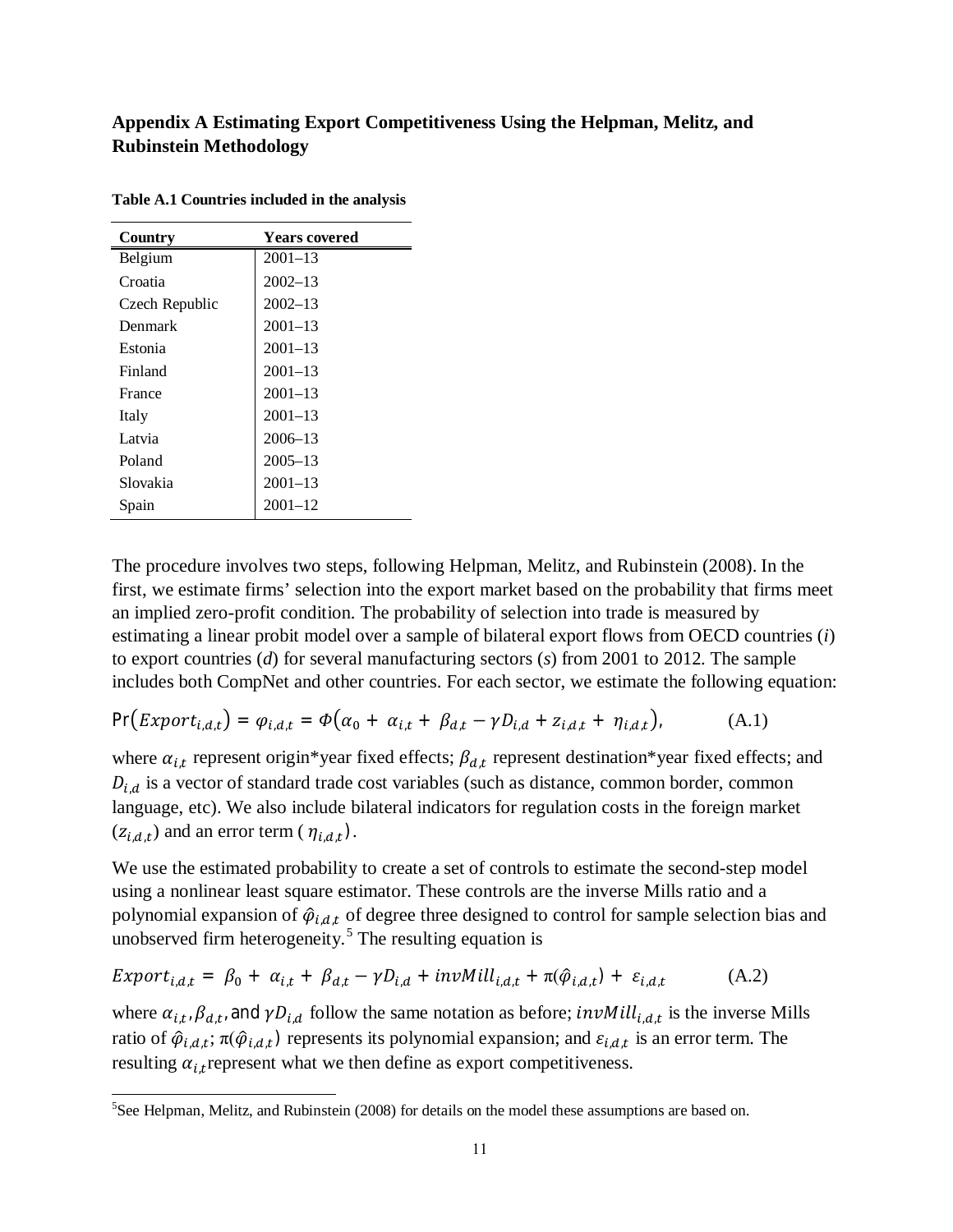**Figure 1 Correlation between median export levels and median total factor productivity decile in selected countries**



Note: The figure presents the relationship between the logarithm of exports of the median firm (vertical axis) and the total factor productivity decile of each sector-year combination (horizontal axis), by country. The distribution of exports is computed over the population of firms in the given sector-year combination. Each point is a sector-year observation.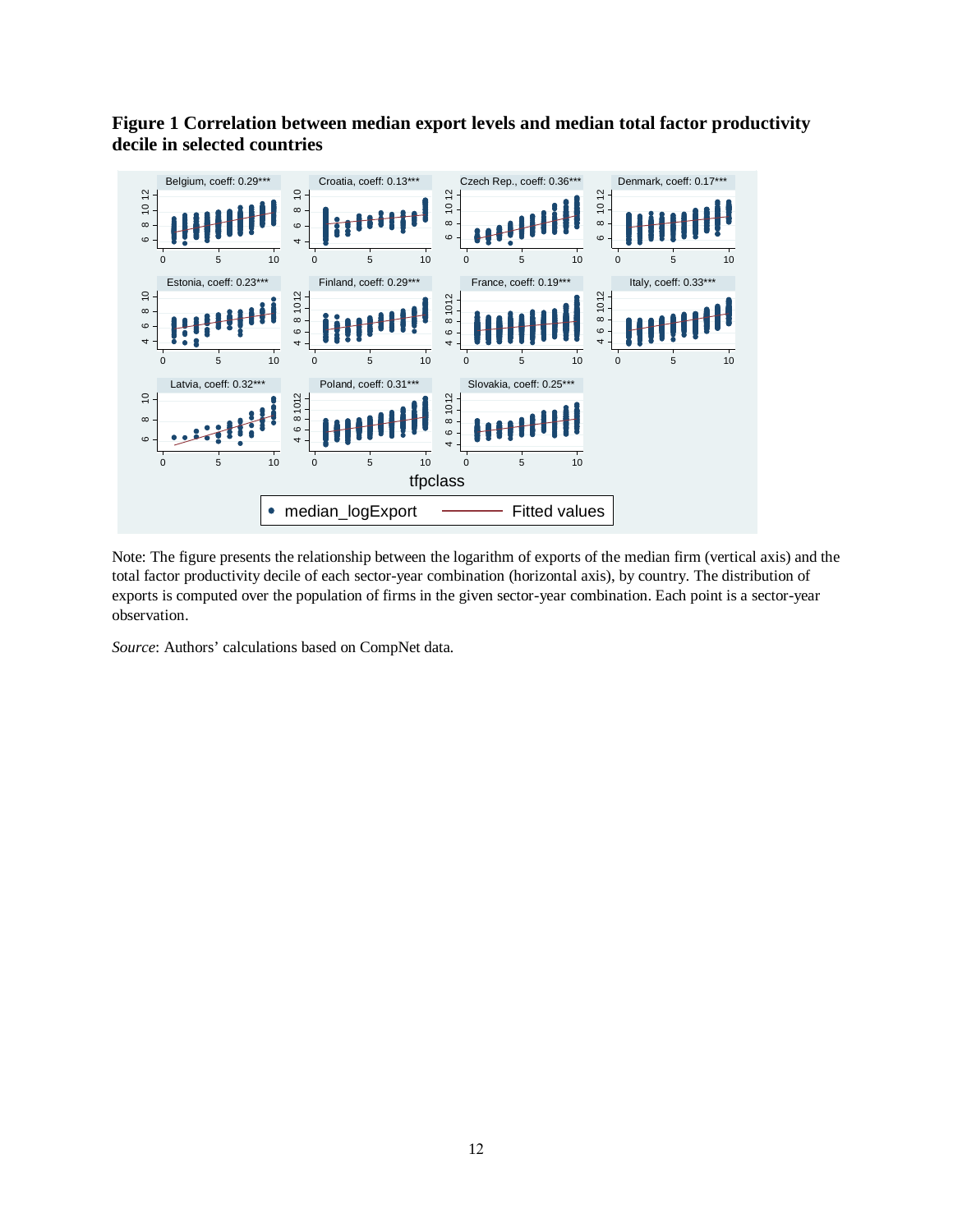**Figure 2 Correlation between median export levels and median total factor productivity decile in selected sectors**



Note: The figure presents the relationship between the logarithm of exports of the median firm (vertical axis) and the total factor producivity decile of each country-year combination (horizontal axis), by sector. The distribution of exports is computed over the population of firms in the given country-year combination. Each point is a countryyear observation. The numbers identifying the sectors follow the NACE Rev.2 sector classification.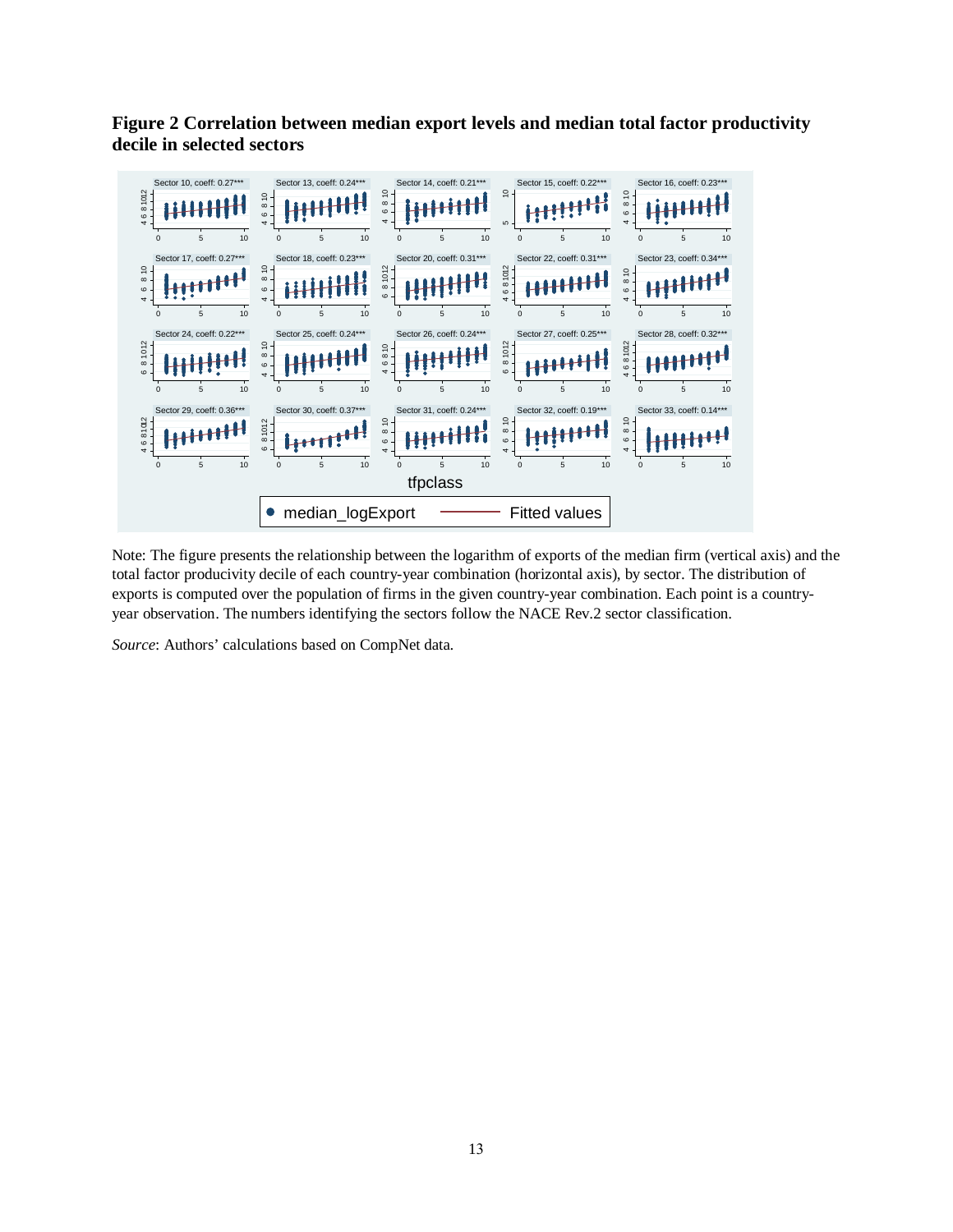### **Table 1 Export competitiveness of selected countries**

| <b>Country</b>                            | <b>Mean</b> | <b>Standard deviation</b> |
|-------------------------------------------|-------------|---------------------------|
| Austria                                   | 3.55        | 2.53                      |
| Belgium                                   | 4.27        | 2.42                      |
| Croatia                                   | 0.49        | 2.75                      |
| Estonia                                   | 0.94        | 2.84                      |
| Finland                                   | 2.95        | 2.74                      |
| France                                    | 5.14        | 2.39                      |
| Germany                                   | 5.93        | 2.50                      |
| Hungary                                   | 2.41        | 2.60                      |
| Italy                                     | 5.35        | 2.37                      |
| Lithuania                                 | 1.11        | 2.85                      |
| Poland                                    | 3.30        | 2.73                      |
| Portugal                                  | 2.88        | 2.71                      |
| Romania                                   | 2.02        | 2.81                      |
| Slovakia                                  | 1.81        | 2.63                      |
| Slovenia                                  | 1.35        | 2.62                      |
| Spain                                     | 4.59        | 2.46                      |
|                                           |             |                           |
| Average for all<br>countries in<br>sample | 3.05        | 3.02                      |

*Note*: Figures represent the logarithm of export competitiveness fixed effects, estimated in a two-step procedure following Helpman, Melitz, and Rubinstein (2008). The analysis covers a sample of bilateral export flows from OECD countries to destination countries for several manufacturing sectors from 2001 to 2012. Both CompNet and other countries are included.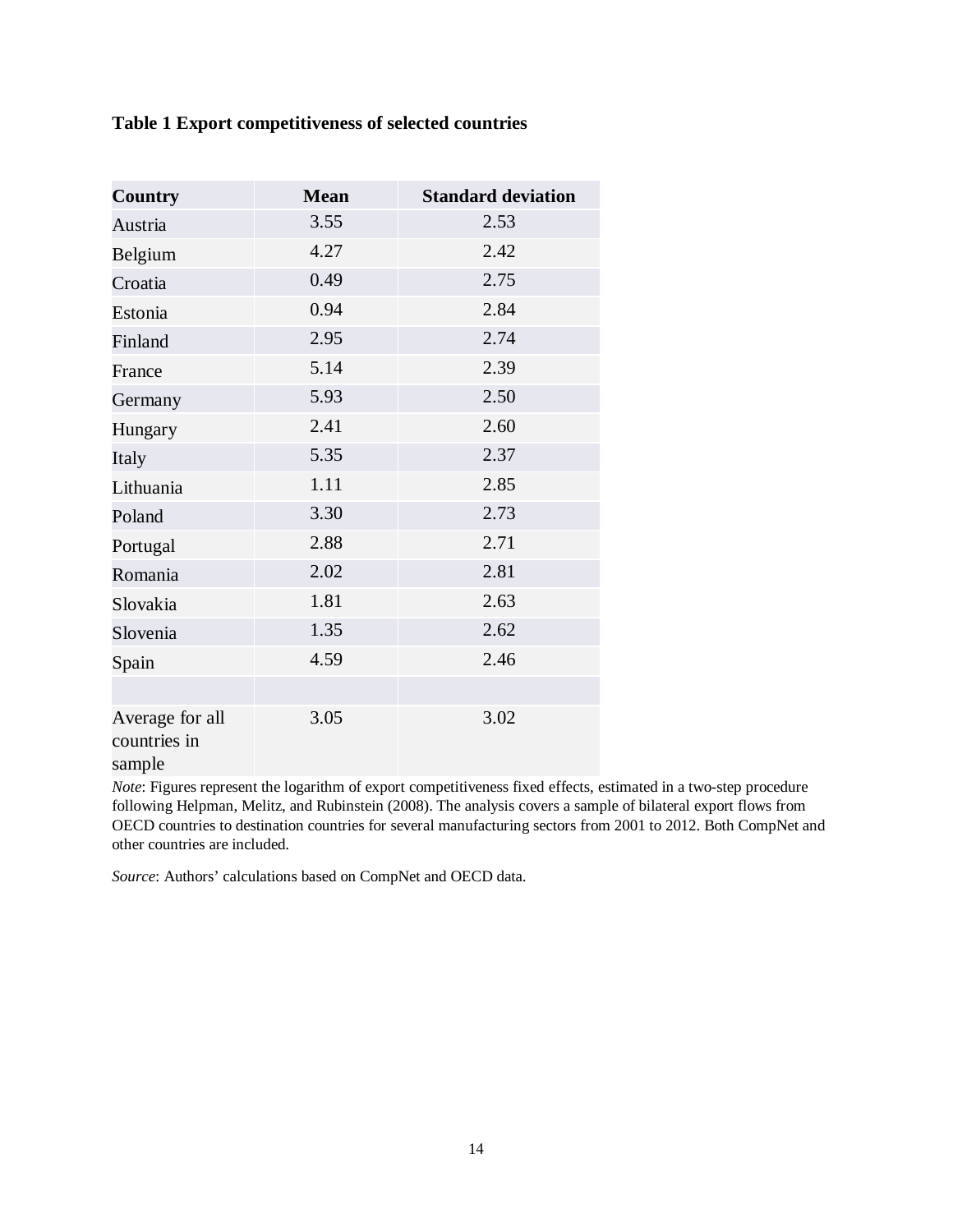|                                 | (1)         | (2)         | (3)                  | (4)                  | (5)         | (6)         |
|---------------------------------|-------------|-------------|----------------------|----------------------|-------------|-------------|
| Variable                        | Complnd $t$ | Complnd $t$ | Complnd <sub>t</sub> | Complnd <sub>t</sub> | Complnd $t$ | Complnd $t$ |
|                                 |             |             |                      |                      |             |             |
| $lag_{tfp_p50_{t-1}}$           | $0.028***$  | $0.022**$   | $0.027***$           |                      |             |             |
|                                 | (0.009)     | (0.009)     | (0.009)              |                      |             |             |
| $lag_tfp_mean_{t-1}$            |             |             |                      | $0.028***$           | $0.023**$   | $0.027***$  |
|                                 |             |             |                      | (0.009)              | (0.009)     | (0.010)     |
| TFP_p90_p10 <sub>t-1</sub>      | $0.073***$  | $0.081***$  | $0.086***$           | $0.072***$           | $0.08***$   | $0.084***$  |
|                                 | (0.018)     | (0.018)     | (0.018)              | (0.018)              | (0.018)     | (0.018)     |
| lag_asymm <sub>t-1</sub>        |             | 0.042       |                      |                      | 0.04        |             |
|                                 |             | (0.041)     |                      |                      | (0.041)     |             |
| $lag\_skew_{t-1}$               |             |             | $0.051**$            |                      |             | $0.052**$   |
|                                 |             |             | (0.025)              |                      |             | (0.025)     |
| $lag_n firm_{t-1}$              | $0.492***$  | $0.53***$   | $0.521***$           | $0.492***$           | $0.53***$   | $0.52***$   |
|                                 | (0.049)     | (0.042)     | (0.042)              | (0.049)              | (0.042)     | (0.042)     |
| $lag$ _laborCost <sub>t-1</sub> | $0.65***$   | $0.662***$  | $0.672***$           | $0.649***$           | $0.661***$  | $0.669***$  |
|                                 | (0.052)     | (0.054)     | (0.055)              | (0.052)              | (0.055)     | (0.055)     |
| Constant                        | $-3.2***$   | $-3.559***$ | $-3.691***$          | $-3.191***$          | $-3.556***$ | $-3.668***$ |
|                                 | (0.618)     | (0.596)     | (0.598)              | (0.618)              | (0.596)     | (0.599)     |
|                                 |             |             |                      |                      |             |             |
| Observations                    | 1,685       | 1,629       | 1,644                | 1,685                | 1,629       | 1,643       |
| R-squared                       | 0.97        | 0.97        | 0.97                 | 0.97                 | 0.97        | 0.97        |

**Table 2 Effect of different moments of the total factor productivity distribution on export competitiveness**

Note: Country, year, and sector fixed effects are included. Robust standard errors in parentheses. \*\*\*  $p < 0.01$ ,

\*\*  $p < 0.05$ , \*  $p < 0.1$ .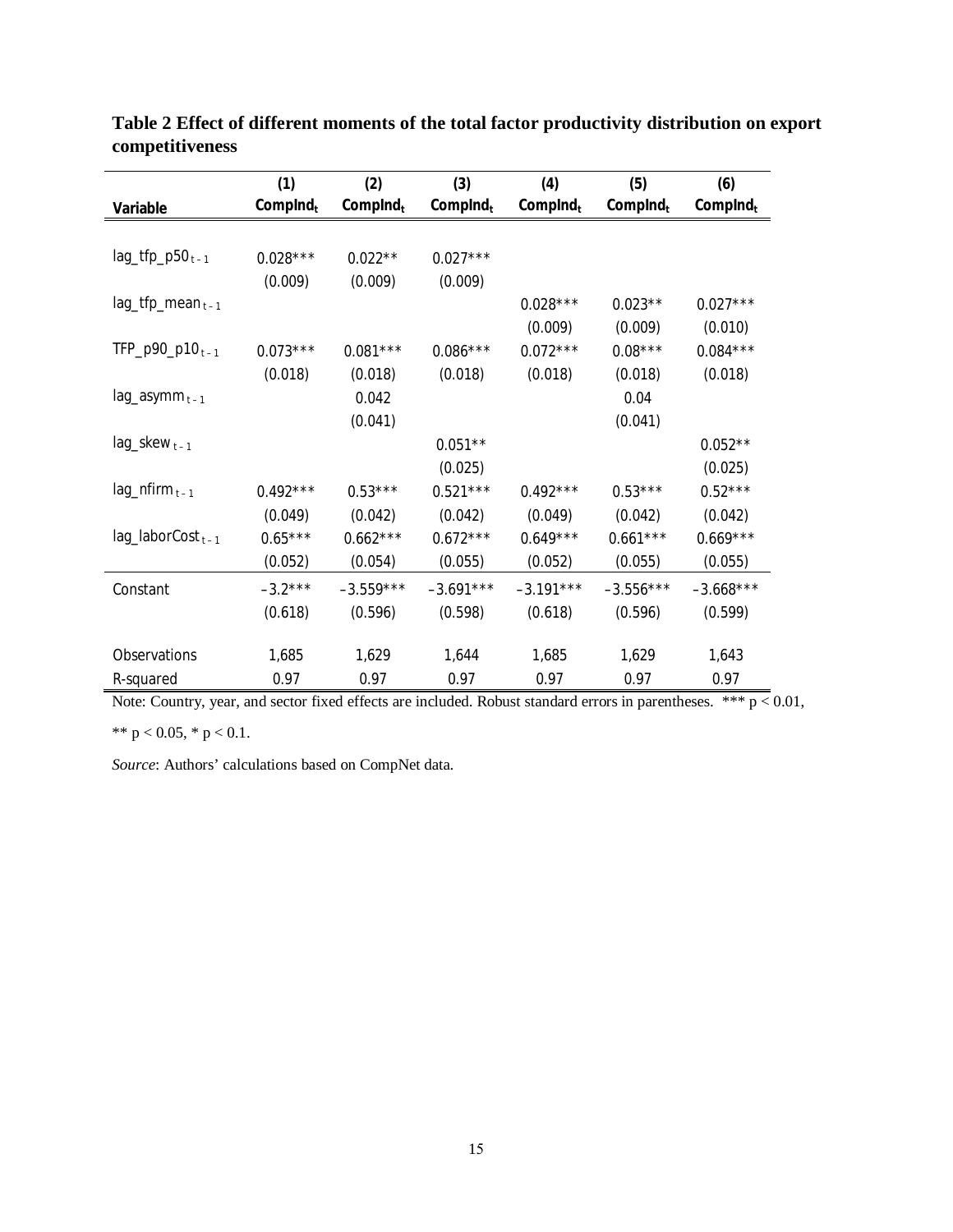



Note: Each point is a sector-year observation.

*Source*: Authors' calculations based on CompNet data.

|  |  | Table 3 Coefficients on productivity asymmetry and allocative efficiency |
|--|--|--------------------------------------------------------------------------|
|  |  |                                                                          |

|                    | <b>P80/P20</b> | <b>P80/P20</b> | <b>P90/P10</b> | <b>P90/P10</b> |
|--------------------|----------------|----------------|----------------|----------------|
| Olley-Pakes        | $85***$        | $3.58***$      | $17.32***$     | $4.18*$        |
| Constant           | Yes            | Yes            | Yes            | Yes            |
| Country fixed      | N <sub>0</sub> | Yes            | No             | Yes            |
| effects            |                |                |                |                |
| Year fixed effects | No             | Yes            | No             | Yes            |

*Source*: Authors' calculations based on CompNet data.

#### **Figure 4 Absolute difference between mean and median total factor productivity (TFP) between 2006 and 2013 in selected countries**

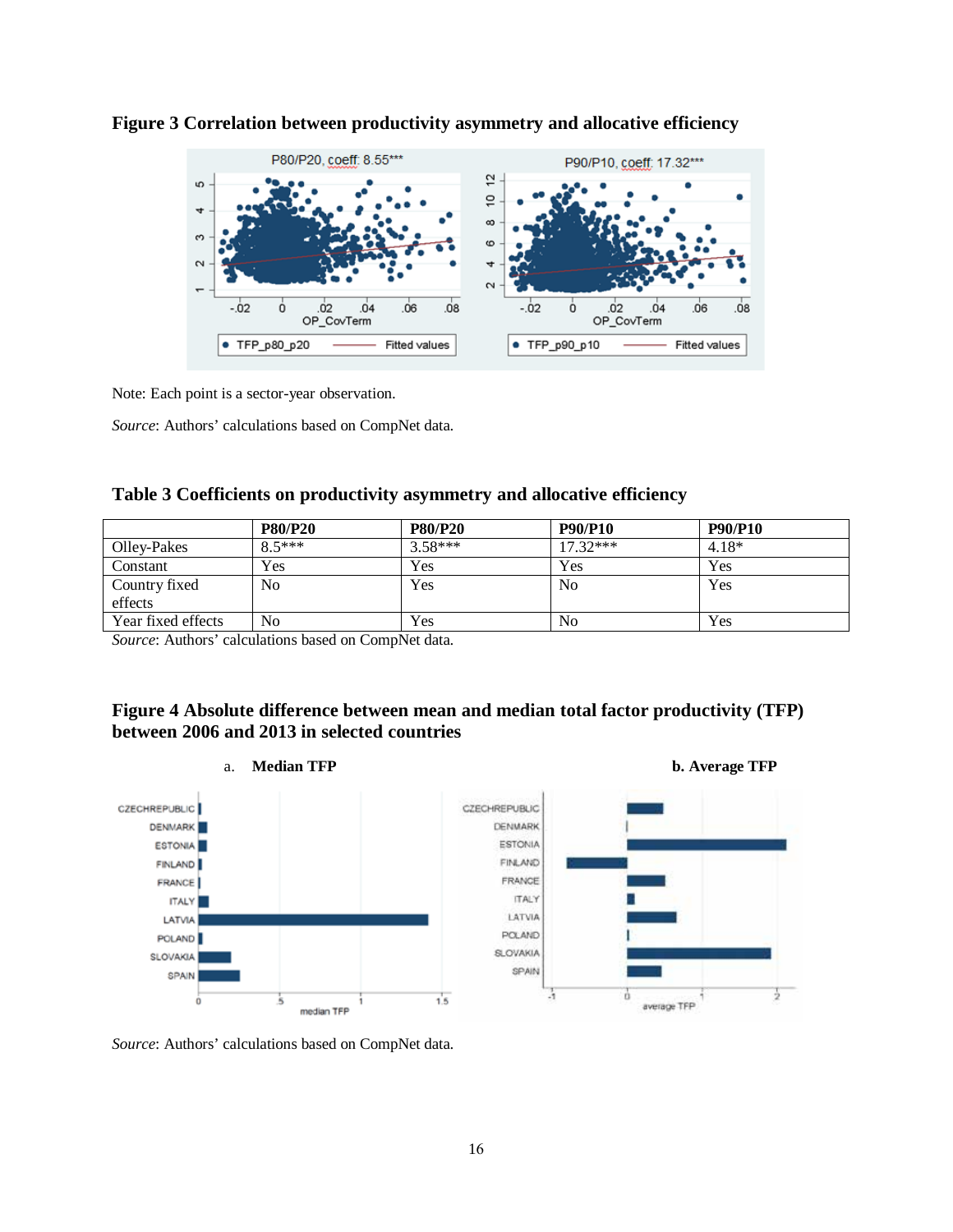

**Figure 5 Correlation between lagged median total factor productivity and productivity dispersion indexes**

Note: Each point is a country-sector-year observation.

*Source*: Authors' calculations based on CompNet data.

|                       | (1)         | (2)         |
|-----------------------|-------------|-------------|
| Variable              | TFP_p80_p20 | TFP_p90_p10 |
|                       |             |             |
| $ftp_p50_lag$         | $0.027***$  | $0.075***$  |
|                       | (0.004)     | (0.010)     |
| Country fixed effects | Yes         | Yes         |
| Sector fixed effects  | Yes         | <b>Yes</b>  |
| Year fixed effects    | Yes         | Yes         |
| Constant              | $2.226***$  | $3.302***$  |
|                       | (0.087)     | (0.169)     |
| Observations          | 4,905       | 4,907       |
| R-squared             | 0.53        | 0.53        |

| Table 4 Effect of lagged median total factor productivity and productivity dispersion |  |
|---------------------------------------------------------------------------------------|--|
| indexes                                                                               |  |

Notes: Heteroskedasticity-robust standard errors are in parentheses. \*\*\*  $p < 0.01$ , \*\*  $p < 0.05$ , \*  $p < 0.1$ .